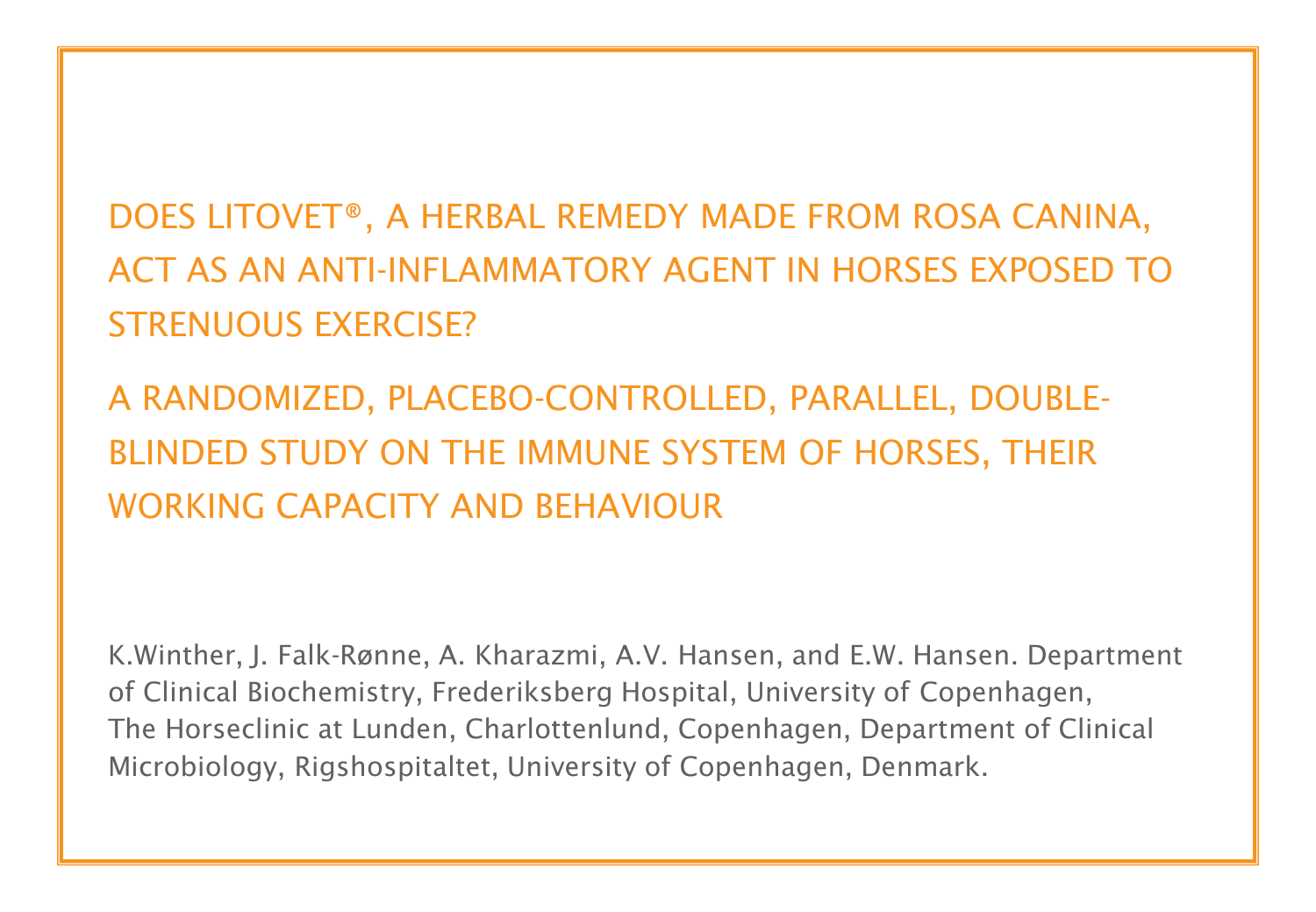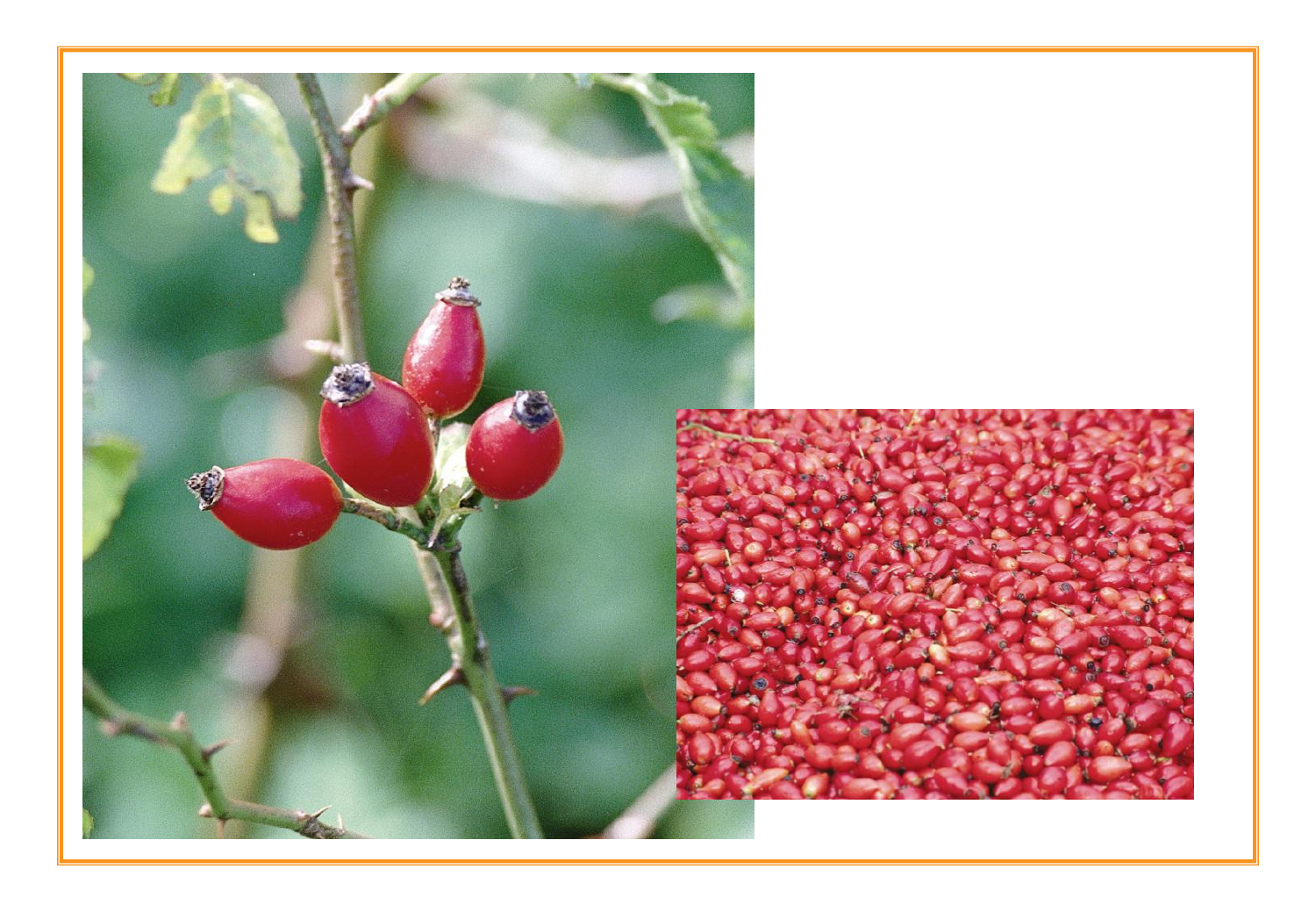### INTRODUCTION AND AIM

A standardised product, LITOZIN®, made from rose hip (Rosa Canina), has shown anti-inflammatory and pain reducing properties in humans.

The present study aimed to test if LITOVET®, a version of LITOZIN® especially developed for horses, would affect the immune system, working capacity and behaviour of horses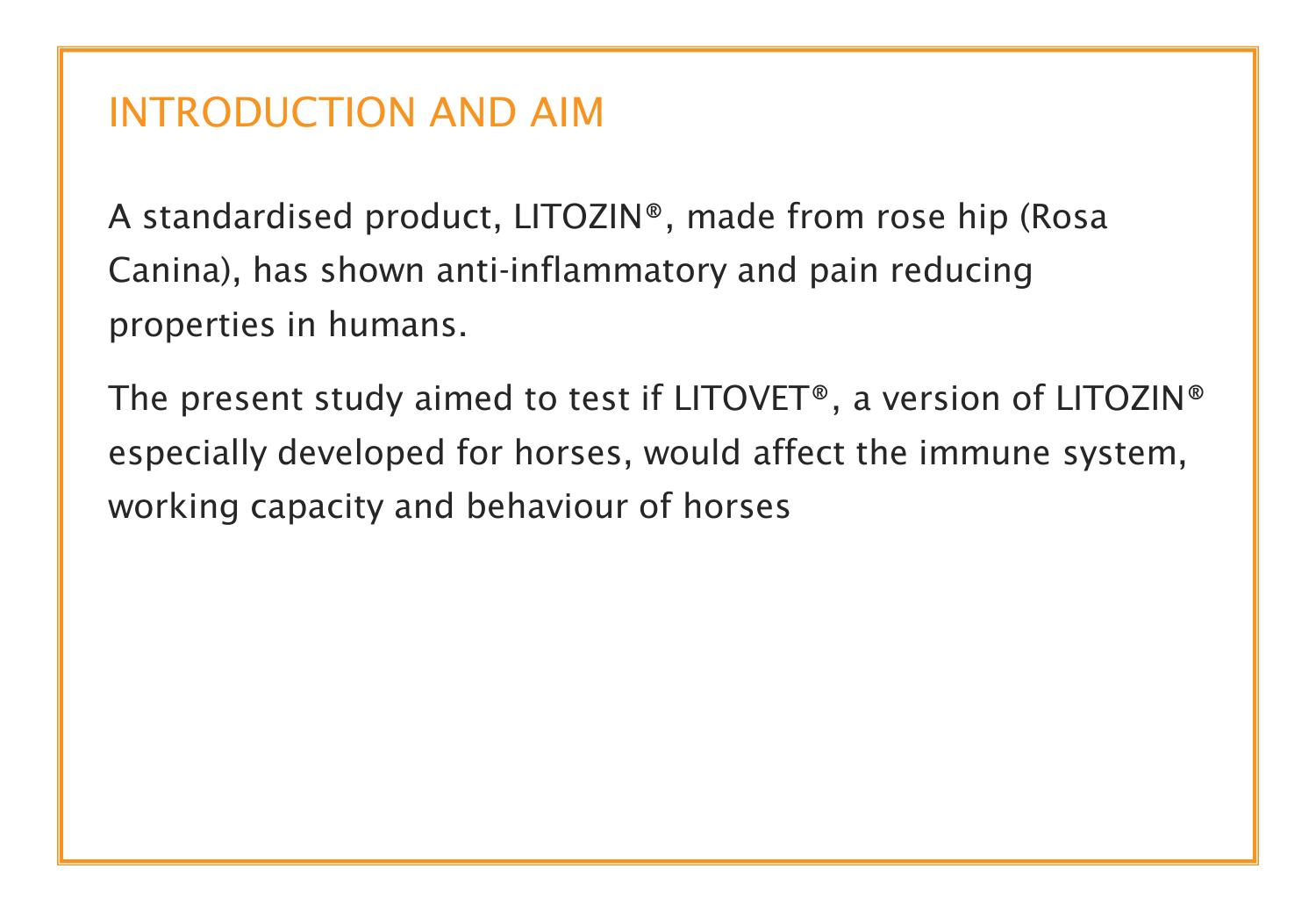#### METHODS I

Seventyfour horses, all trotters, were included in a double-blind, placebo controlled trial.

The horses were randomized in blocks of three of which two received LITOVET® and one placebo of similar taste and colour.

Then the LITOVET® group, as well as the placebo group, were treated for three months.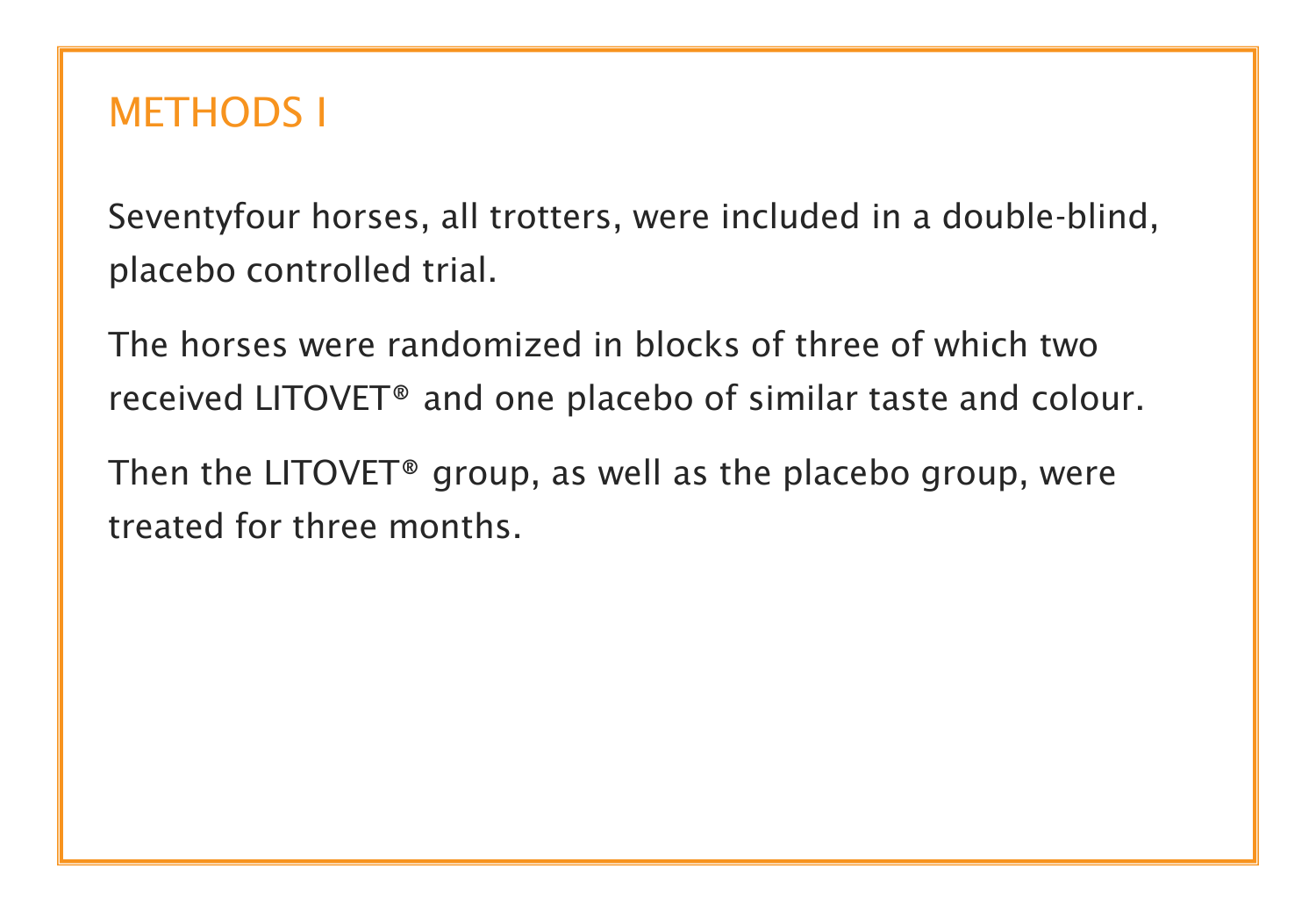## METHODS II

The chemotaxis of neutrophils was estimated using a Boyden chamber, haematology using normal laboratory routine, and the time to run 1000 metres by simply counting the minutes.

Behaviour was evaluated on a questionnaire which was answered by the staff taking daily care of the horses.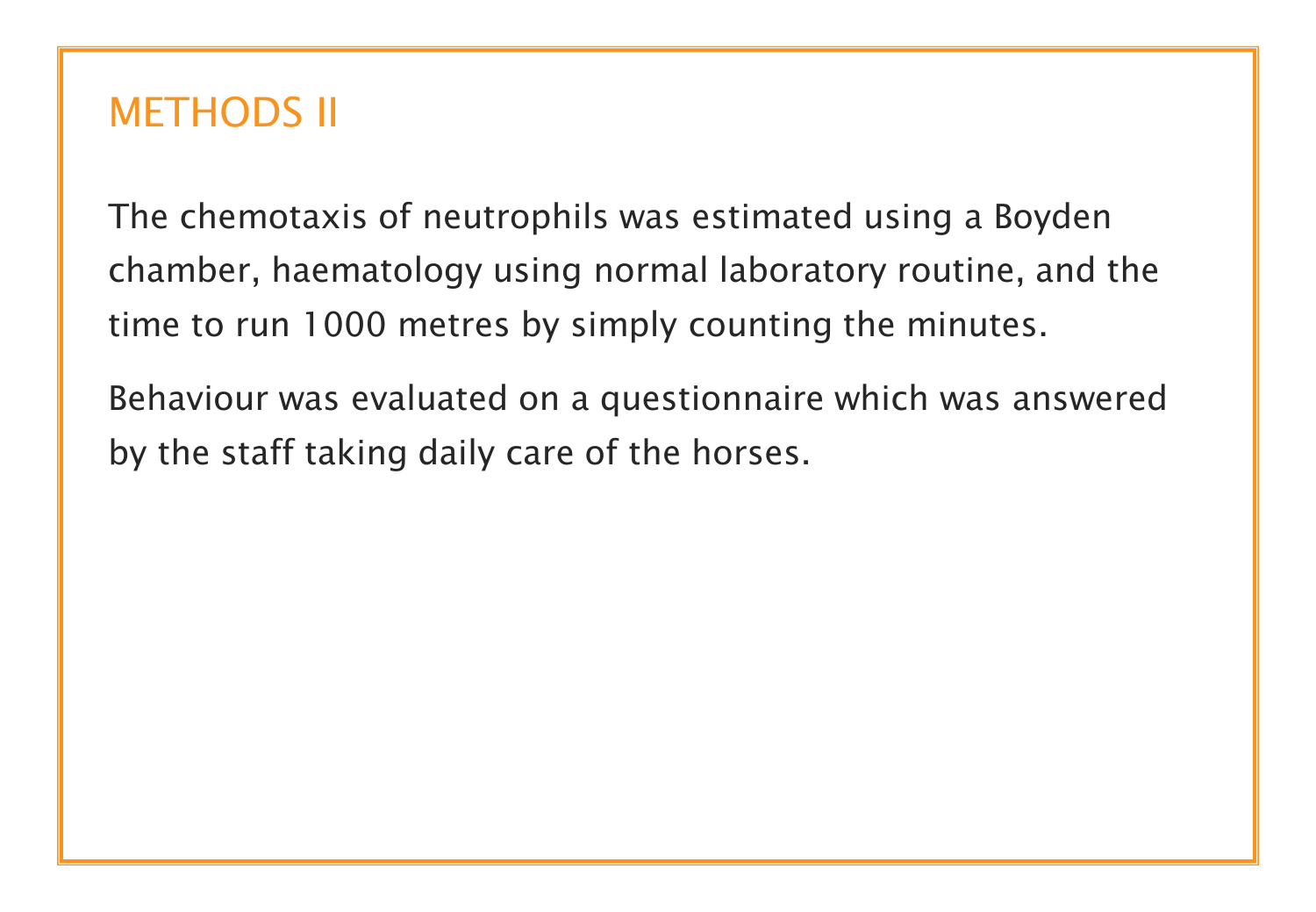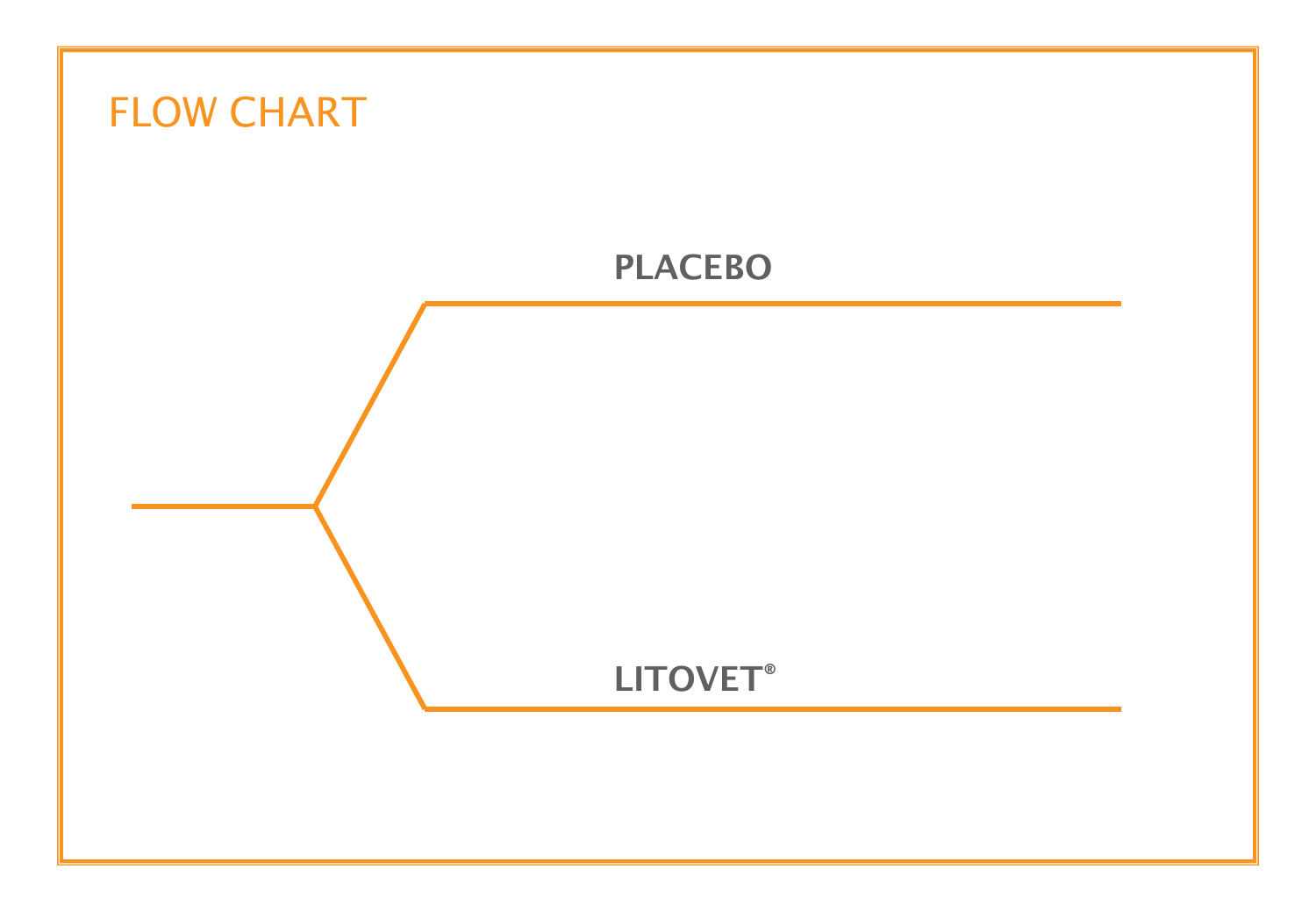# NEUTROPHILE LEUCOCYTE CHEMOTAXIS IN HORSES BEFORE AND AFTER TREATMENT WITH LITOVET® (0.5 g/kg).



Three months treatment with LITOVET® resulted in a significant reduction in chemotaxis (\* p<0.0039).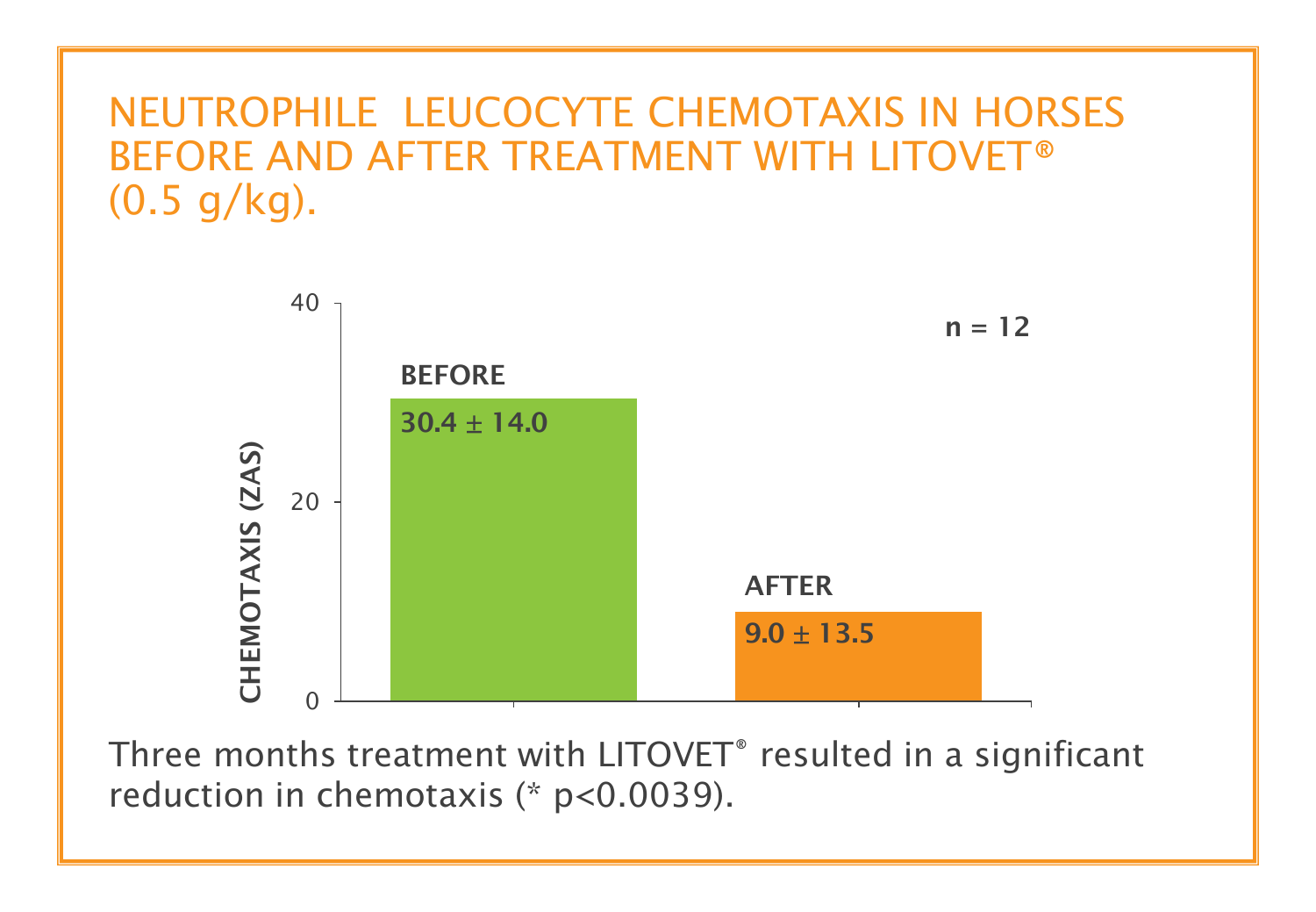NEUTROPHILE LEUCOCYTES CHEMOTAXIS IN HORSES BEFORE AND AFTER 3 MONTHS TREATMENT WITH LITOVET® (0.5 g/kg) AND AGAIN 3 MONTHS AFTER WITHDRAWAL OF THERAPY.



LITOVET® resulted in a significant reduction in chemotaxis (\* p<0.004). Three months after withdrawal this reduction was reduced by 50%.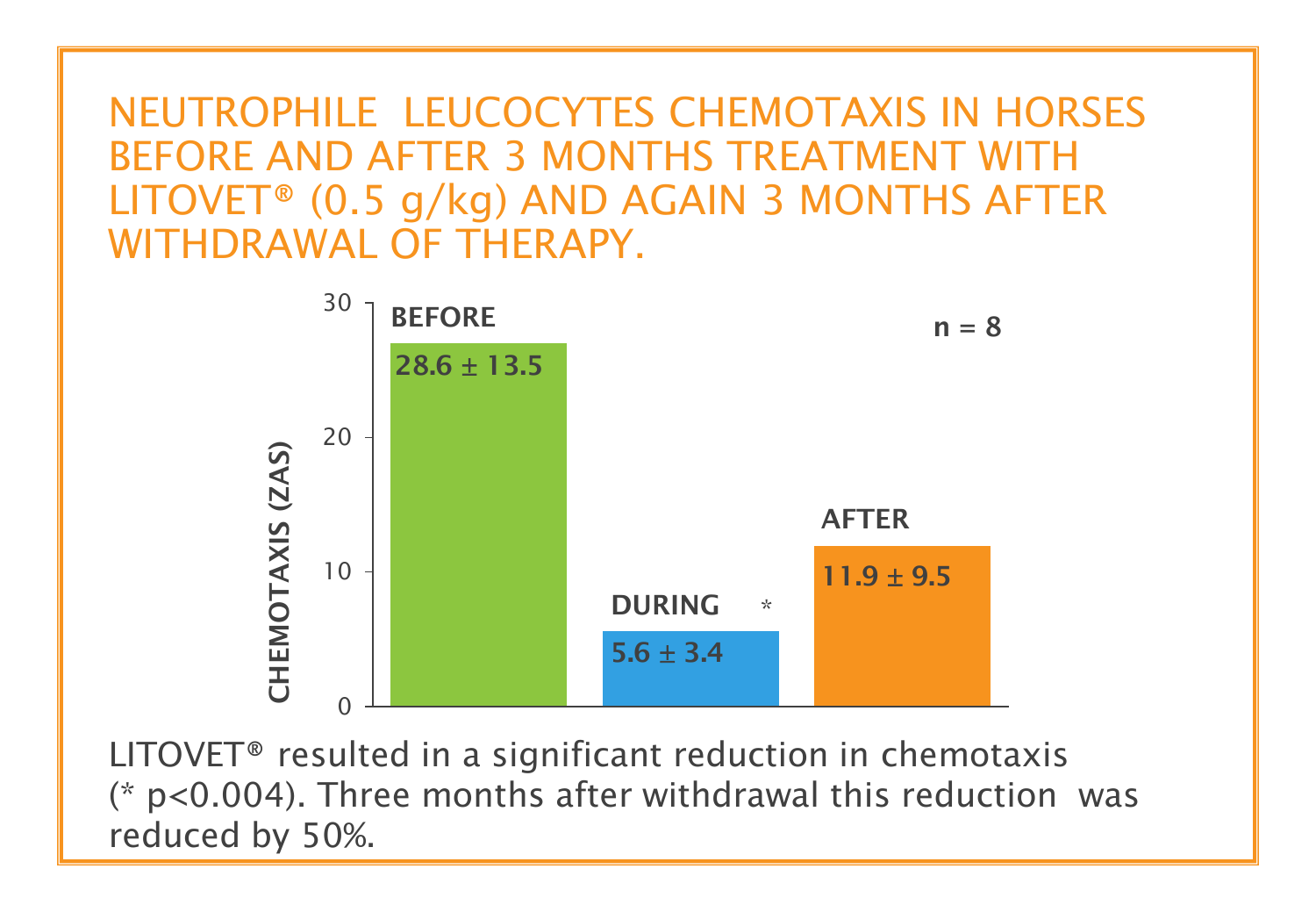## DELTA CHANGE IN HAEMOGLOBIN CONCENTRATION IN HORSES DURING 3 MONTHS TREATMENT WITH LITOVET<sup>®</sup> (0.5 g/kg).



LITOVET® treatment resulted in an improvement in haemoglobin  $(* p<0.002).$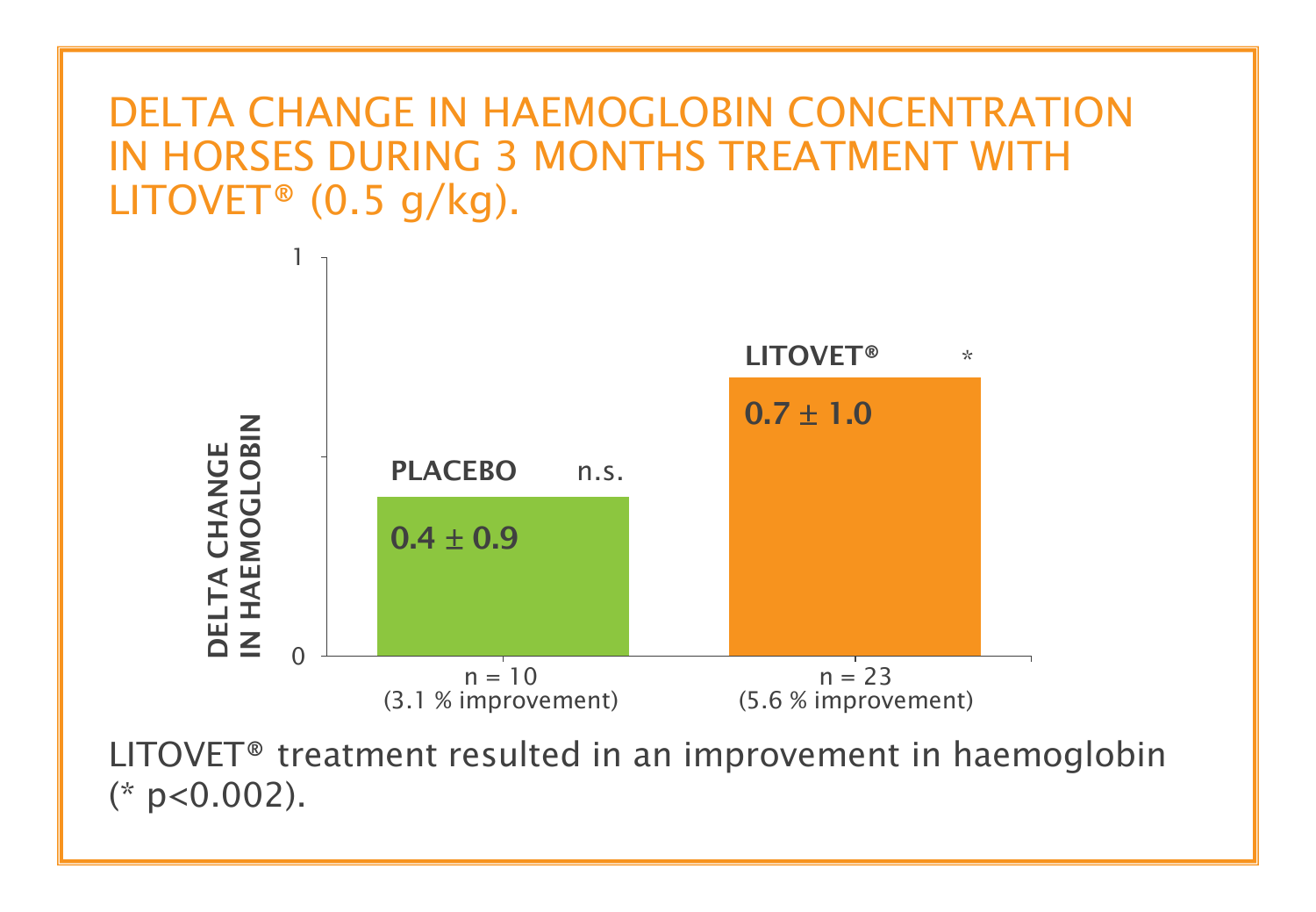## DELTA CHANGE IN ERYTROCYTE COUNTS IN HORSES DURING 3 MONTHS TREATMENT WITH PLACEBO OR LITOVET<sup>®</sup> (0.5 g/kg).



LITOVET® treatment resulted in an improvement in the counts of erythrocytes (\* p<0.0001).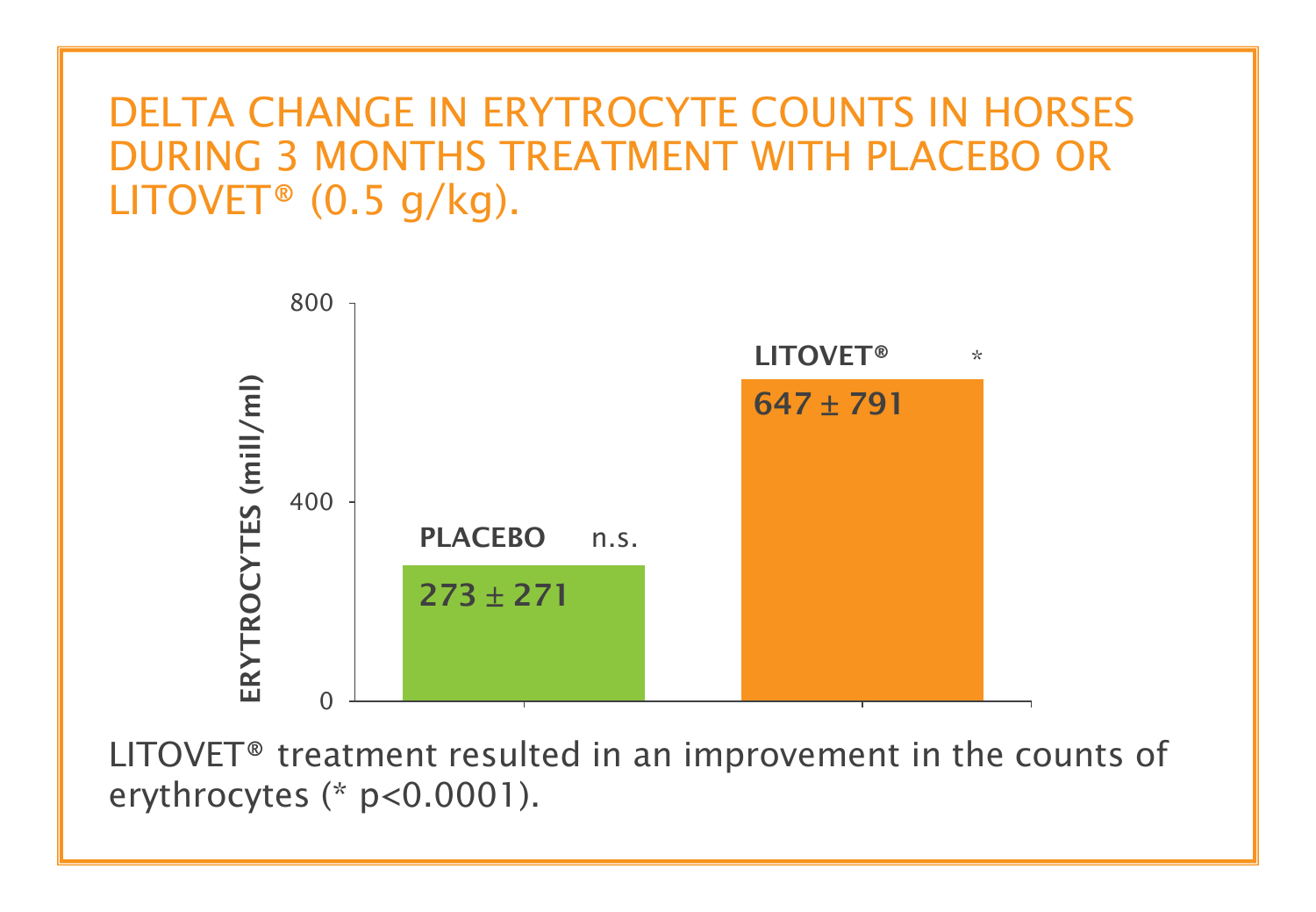## DELTA CHANGE IN TIME TO RUN 1000 METERS. HORSES TREATED WITH LITOVET® OR PLACEBO.



During LITOVET® treatment the horses improved their speed  $(* p<0.02).$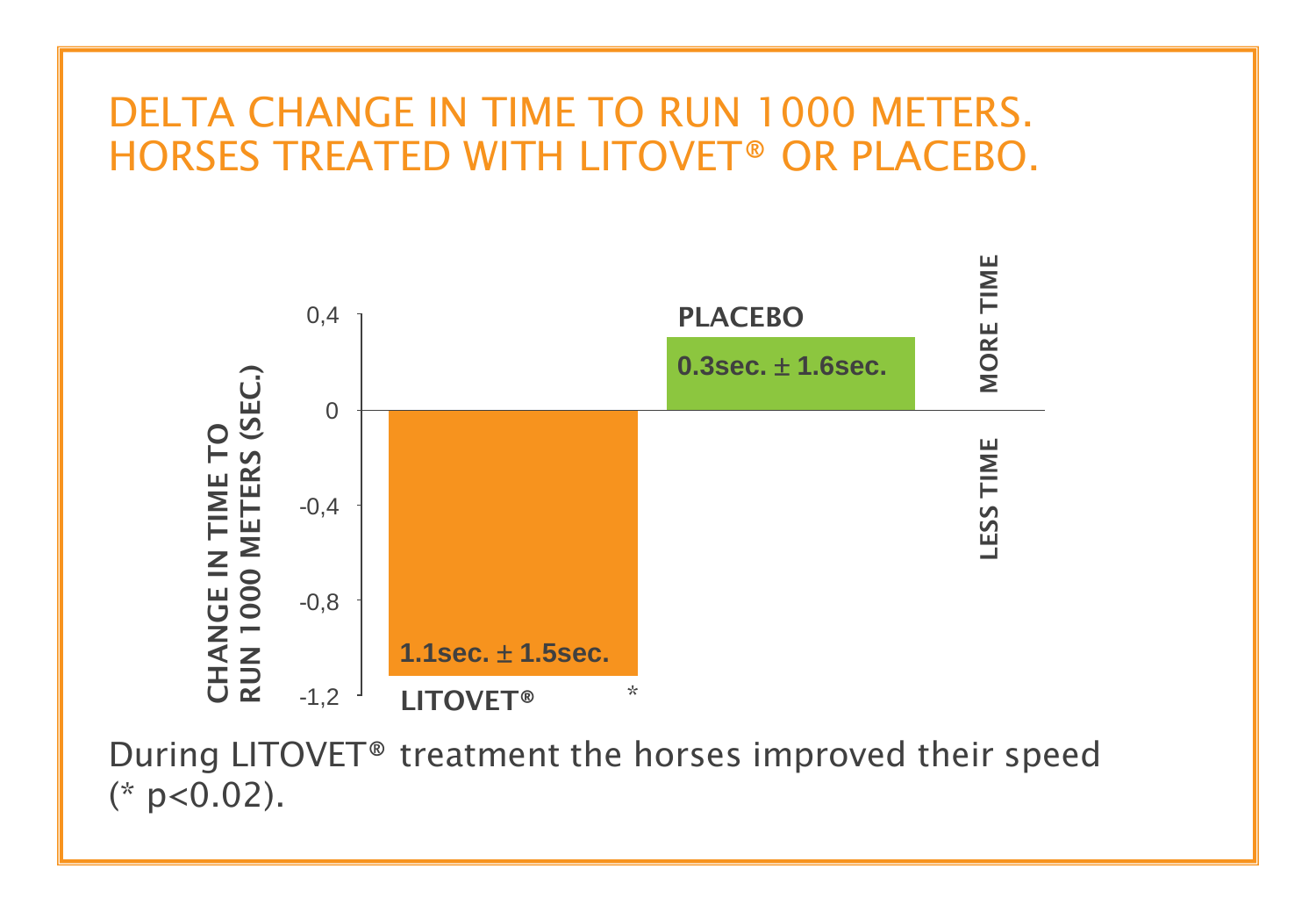# HAEMATOLOGY AND TIME TO RUN 1000 METERS. HORSES ON LITOVET® OR PLACEBO.

|                                              | <b>LITOVET®</b>  |                  | <b>Placebo</b>   |                        |
|----------------------------------------------|------------------|------------------|------------------|------------------------|
|                                              | before treatment | after treatment  | before treatment | after treatment        |
| <b>Haemoglobin</b><br>(mmol/l)               | $12,5 +/- 1.1$   | $13.2 +/- 1.1$   | $12.6 +/- 1.3$   | $13.0 + (-1.3)$ (ns)   |
| <b>Erytrocyte count</b><br>(mill/ml)         | $8059 + (-729$   | $8652 +/- 769$   | $8129 +/- 786$   | $8302 + (-938$ (ns)    |
| <b>Time for running 1000</b><br>meters (min) | $1.18.3 +/- 2.6$ | $1.17.2 +/- 2.4$ | $1.17.0 +/- 2.1$ | $1.17.3 + (-2.3)$ (ns) |

In the LITOVET® group haemoglobin concentration and erytrocyte count improved significantly respectively and the time to run 1000 meters declined. No significant change was observed in the group receiving placebo.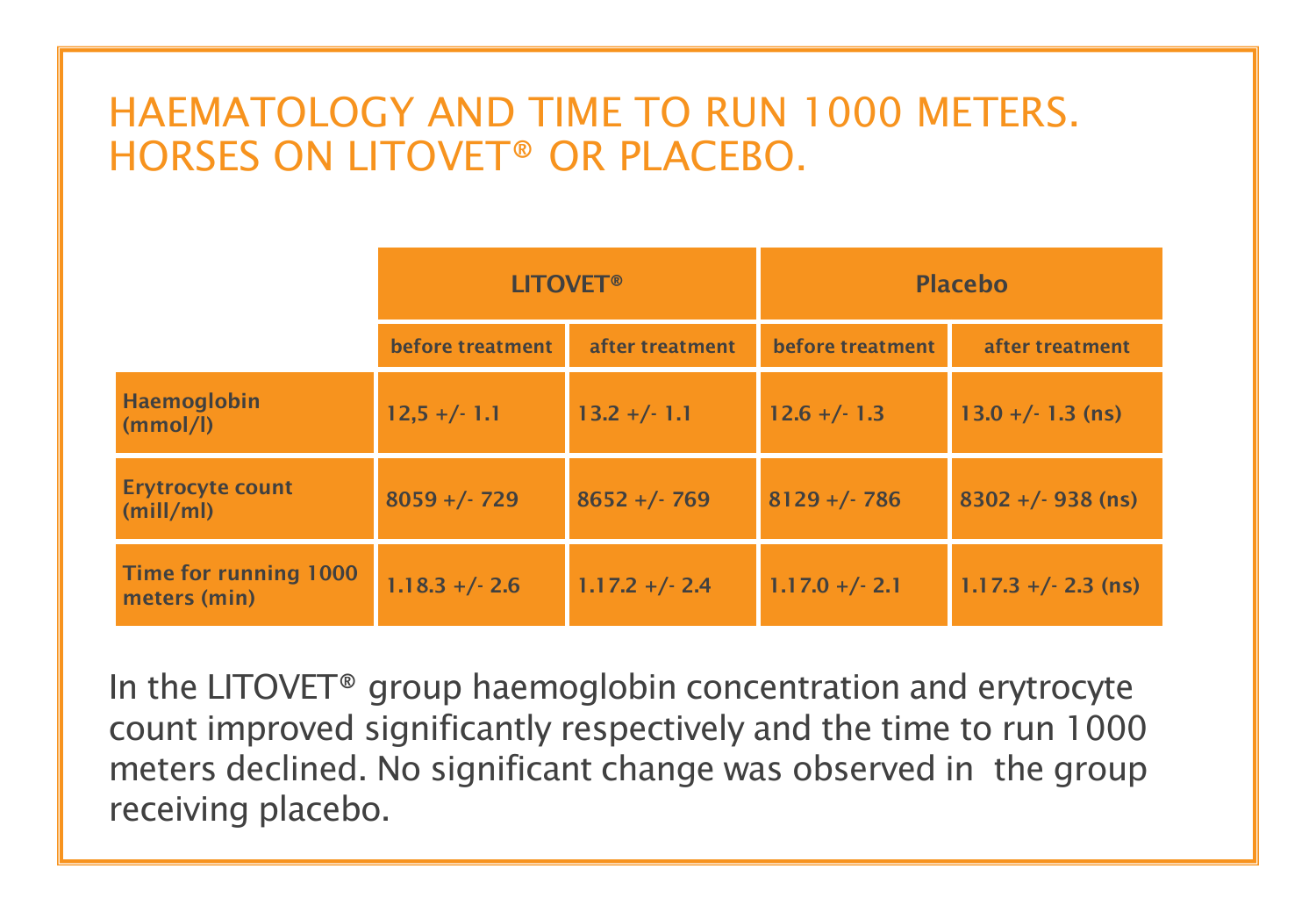

In the LITOVET® group there was a significant number of positive statements. This was not observed in the placebo group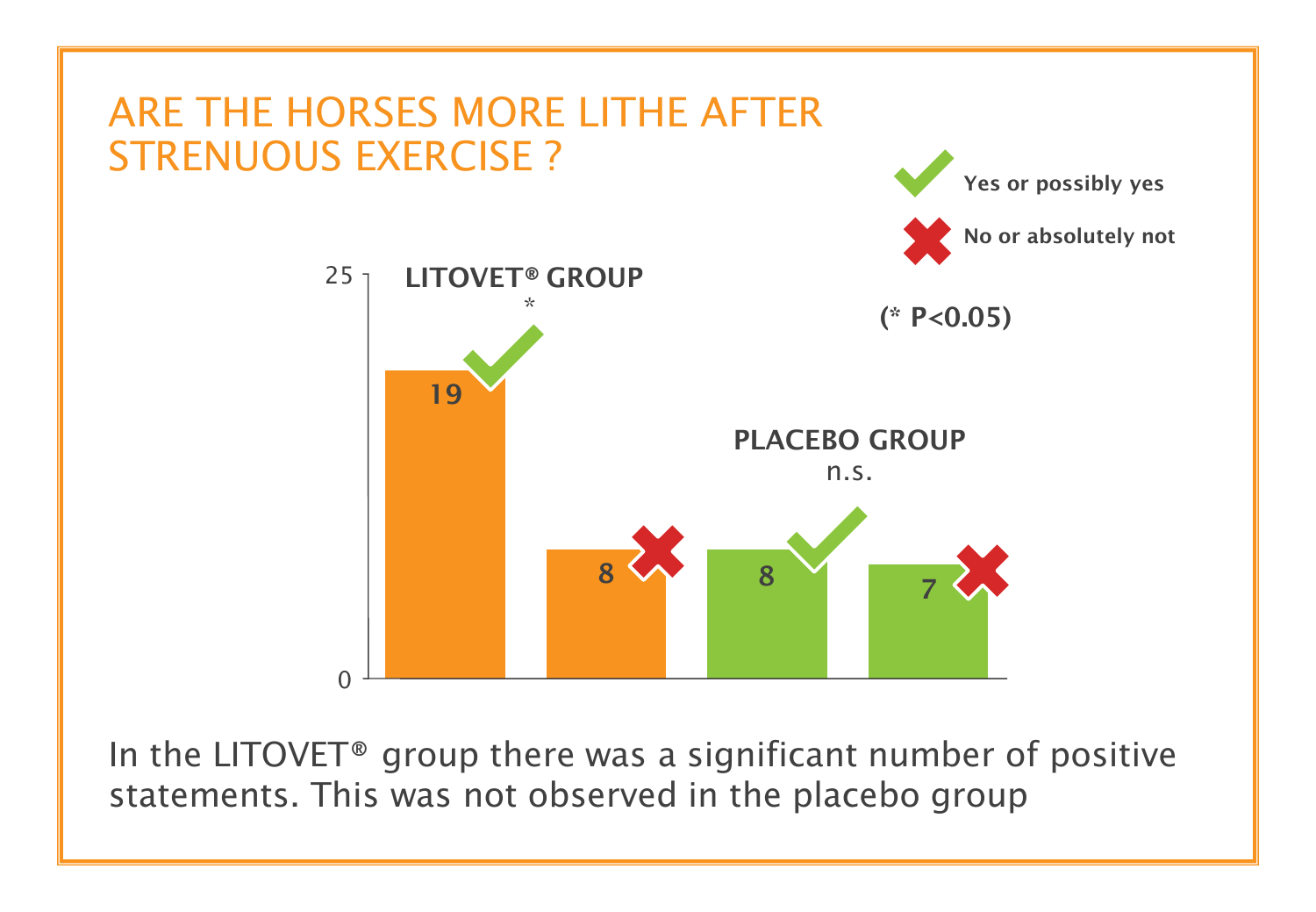## BEHAVIOUR OF HORSES ON LITOVET® OR PLACEBO

#### **One question was: Have the horses changed their behaviour ?**

1) A change in behaviour was registered in 10 horses treated with LITOVET® 2) A change in behaviour was registered in 5 horses treated with placebo (No significant change between the two groups)

**1**  $\frac{1}{2}$  Change in horses on LITOVET  $\circ$ To the better/To the worse 10/0 - p<0.002 2 horses collaborated better 2 horses were more lithe 2 horses had more energy 1 horse just felt better 1 horse worked better 1 horse just looked better 1 horse was more lively

**Change in horses on placebo** To the better / To the worse  $3/2 - n.s.$ 1 horse was less stiff 1 horse could work longer 1 horse was more keen 1 had problems with legs 1 had more pain after training

In general, a more positive behaviour was reported in horses on LITOVET®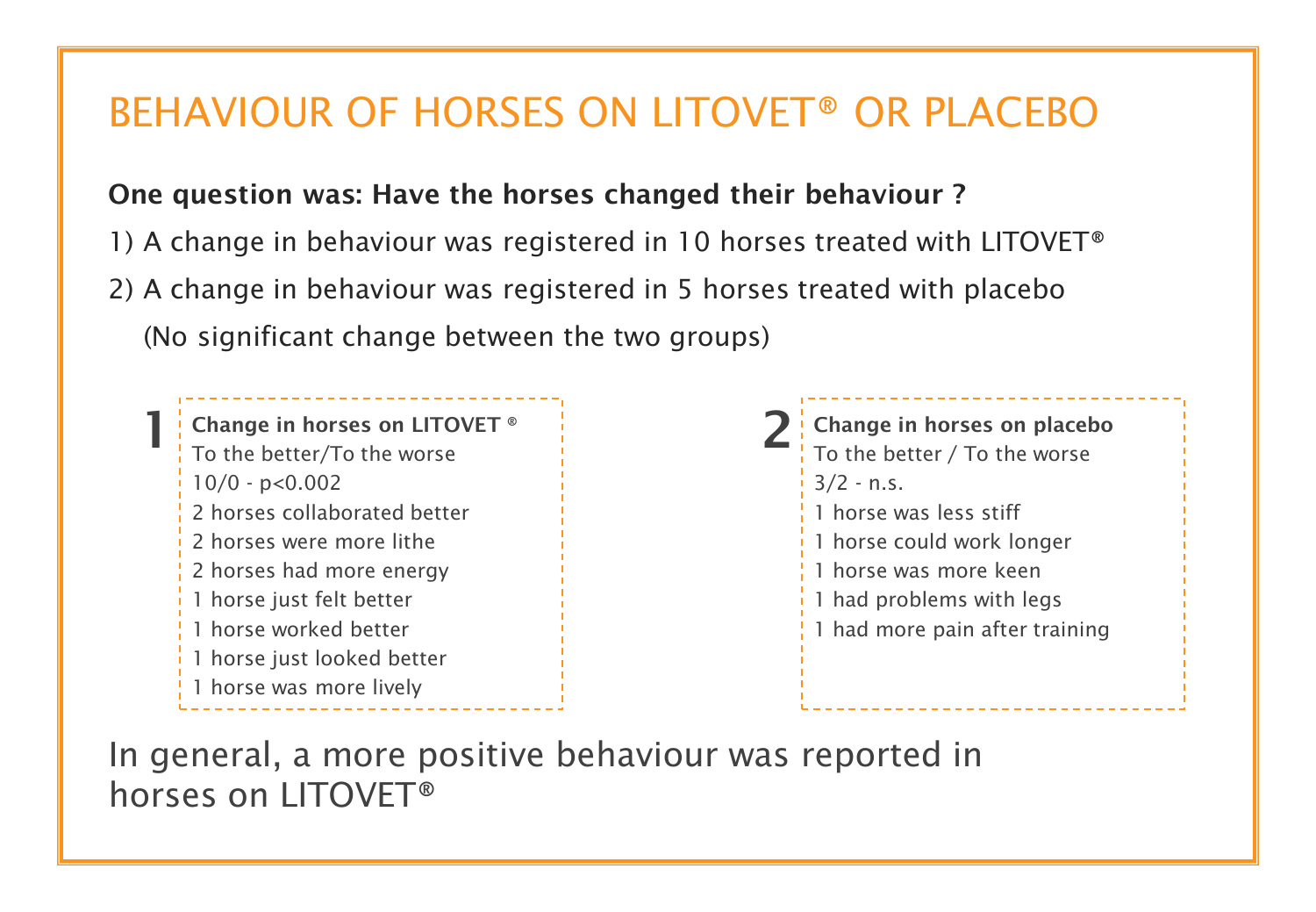

In the LITOVET® group there was a significant number of positive statements. This was not observed in the placebo group.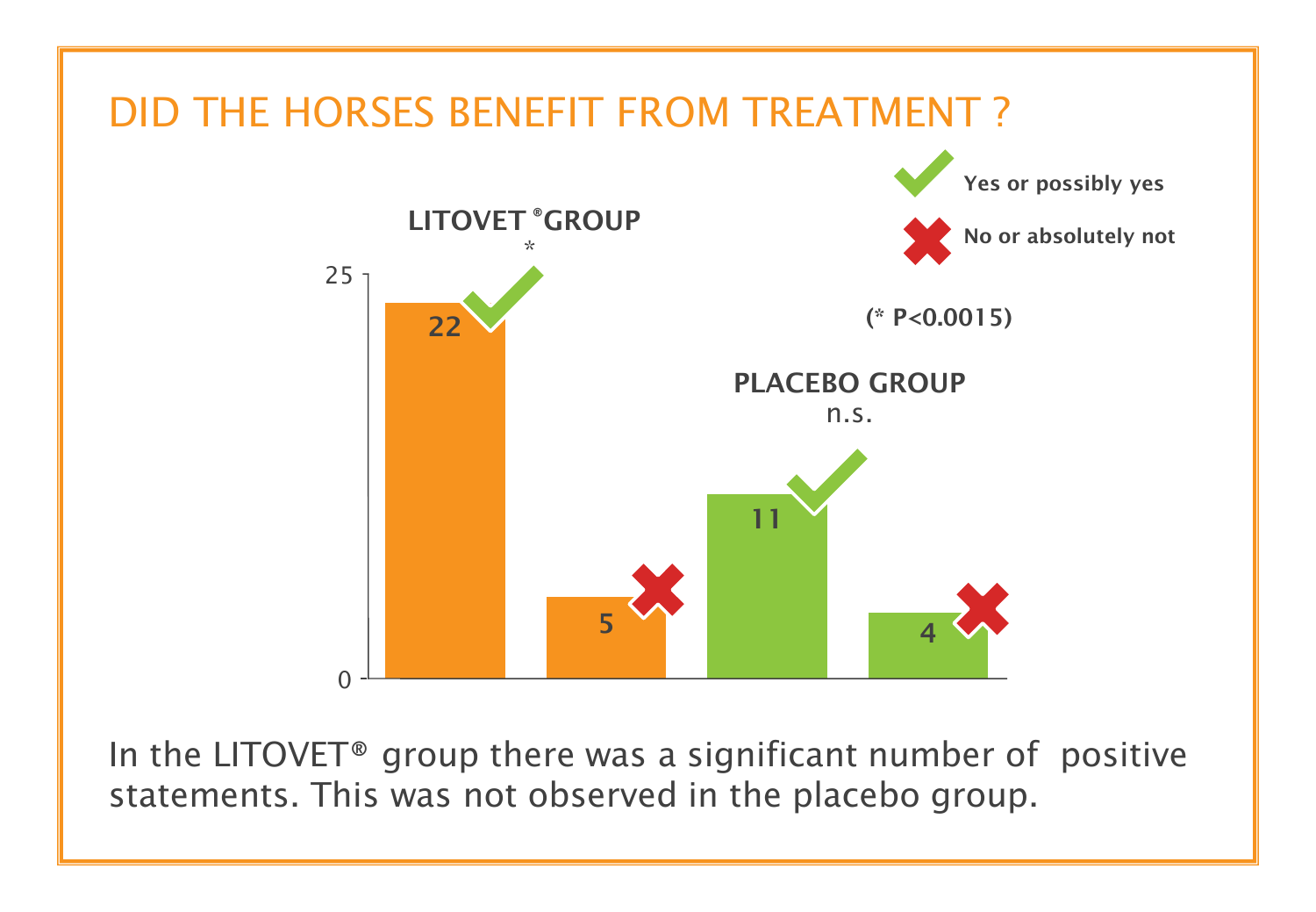## HORSES AND VITAMIN C

In contrast to humans, horses are able to synthesise vitamin C from their daily diet.

However, horses under strenuous exercise end up with Vitamin C depletion, which weakens the immune system.

The addition of synthetic vitamin C to the diet of horses has not been successful as it results in poor and slow absorbance (> 3 weeks).

Natural vitamin C from LITOVET® is easily and quickly absorbed by horses.

Snow D. H. et alteri: Oral administration of ascorbic acid to horses. Equine Veterinarian Journal (1987) 19 (6), 520-523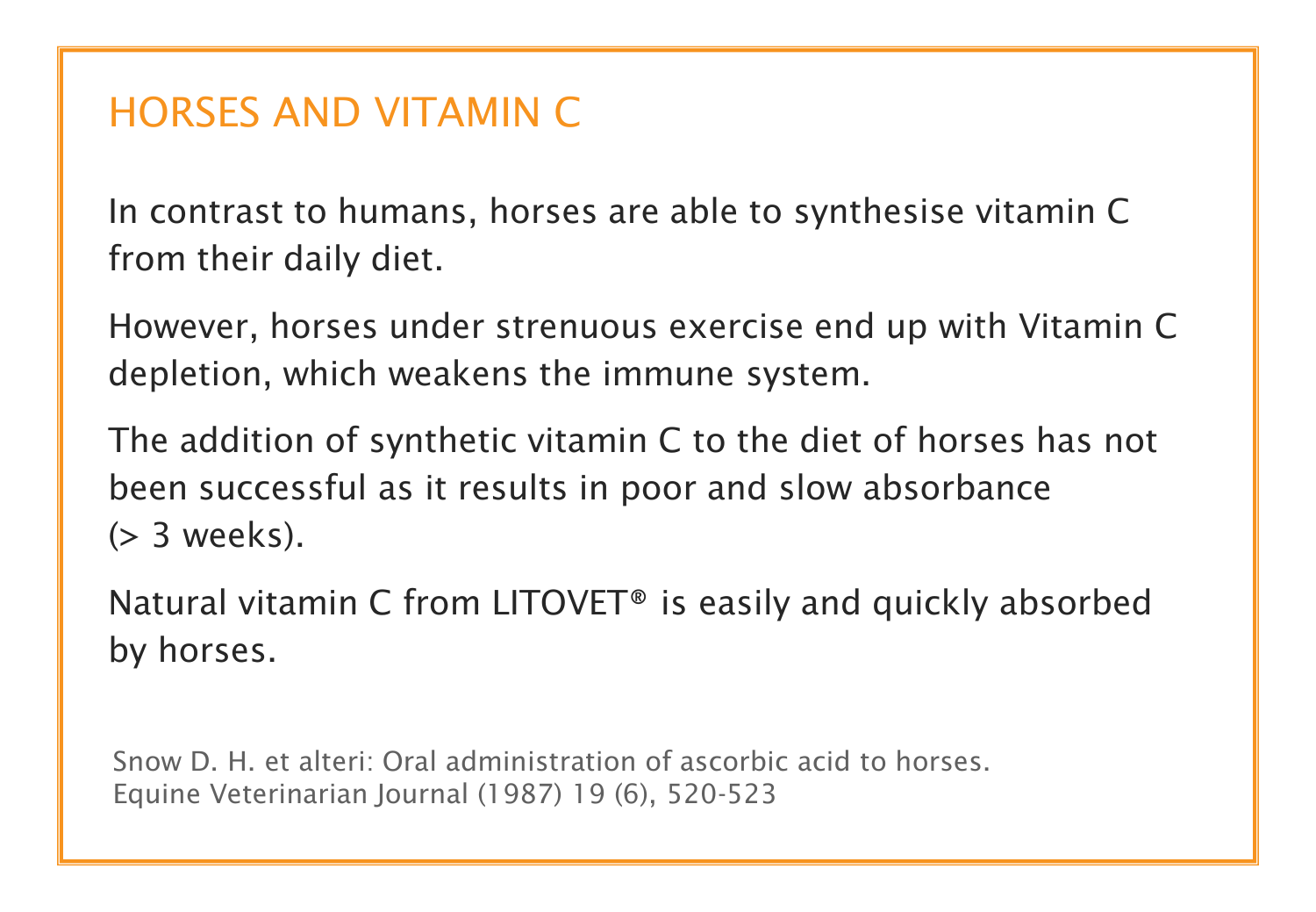## VITAMIN C CONTENT IN HORSES TREATED WITH LITOVET® (200 G) FOR 2 AND 4 HOURS



A significant increase in vitamin C was observed in blood drawn from horses after 2 and 4 hours (p<0.05). Two horses with low vitamin C levels increased their vitamin C level by 40% in the same time period.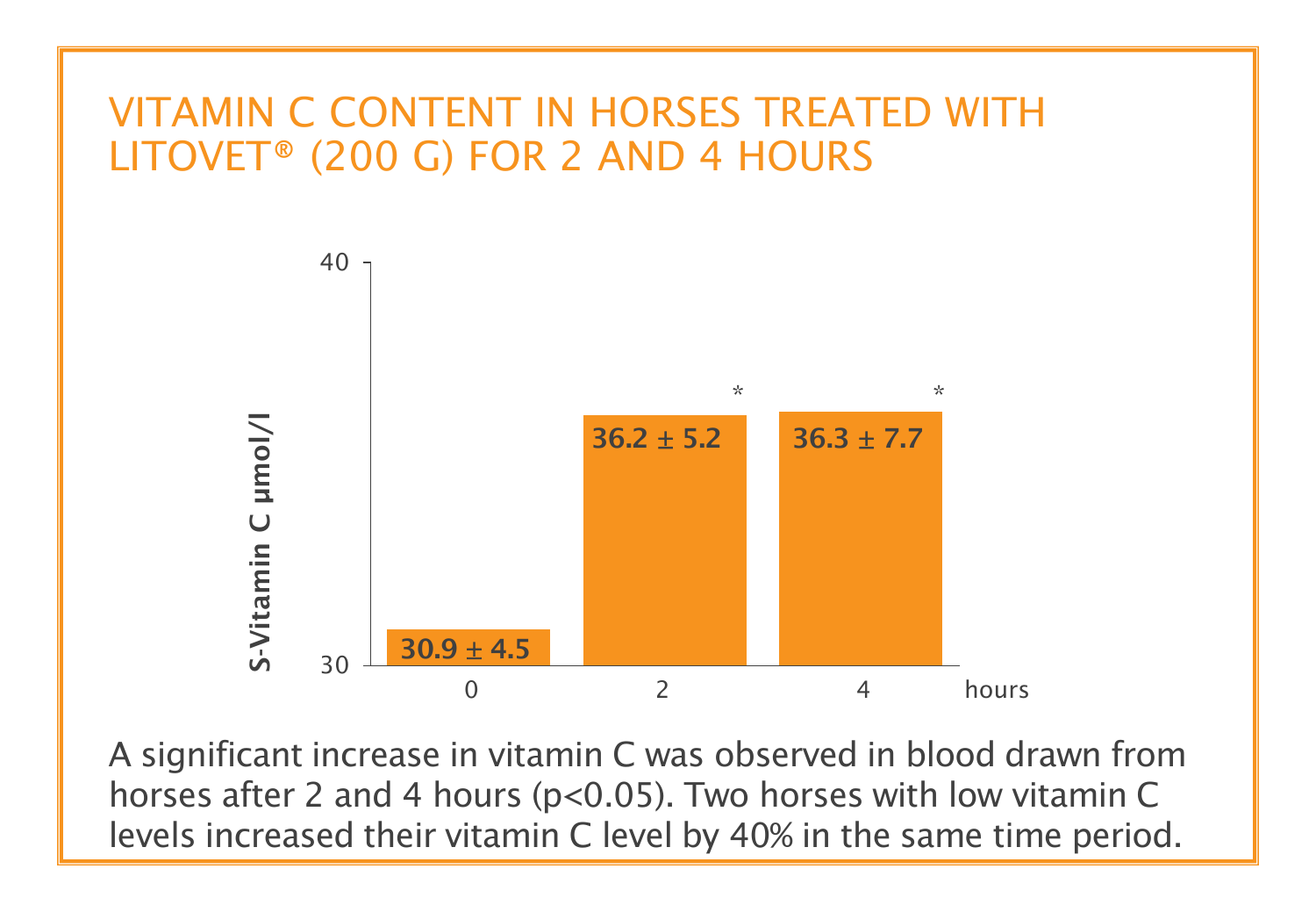## VITAMIN-C LEVELS IN HORSES FOLLOWING INTAKE OF LITOVET<sup>®</sup>

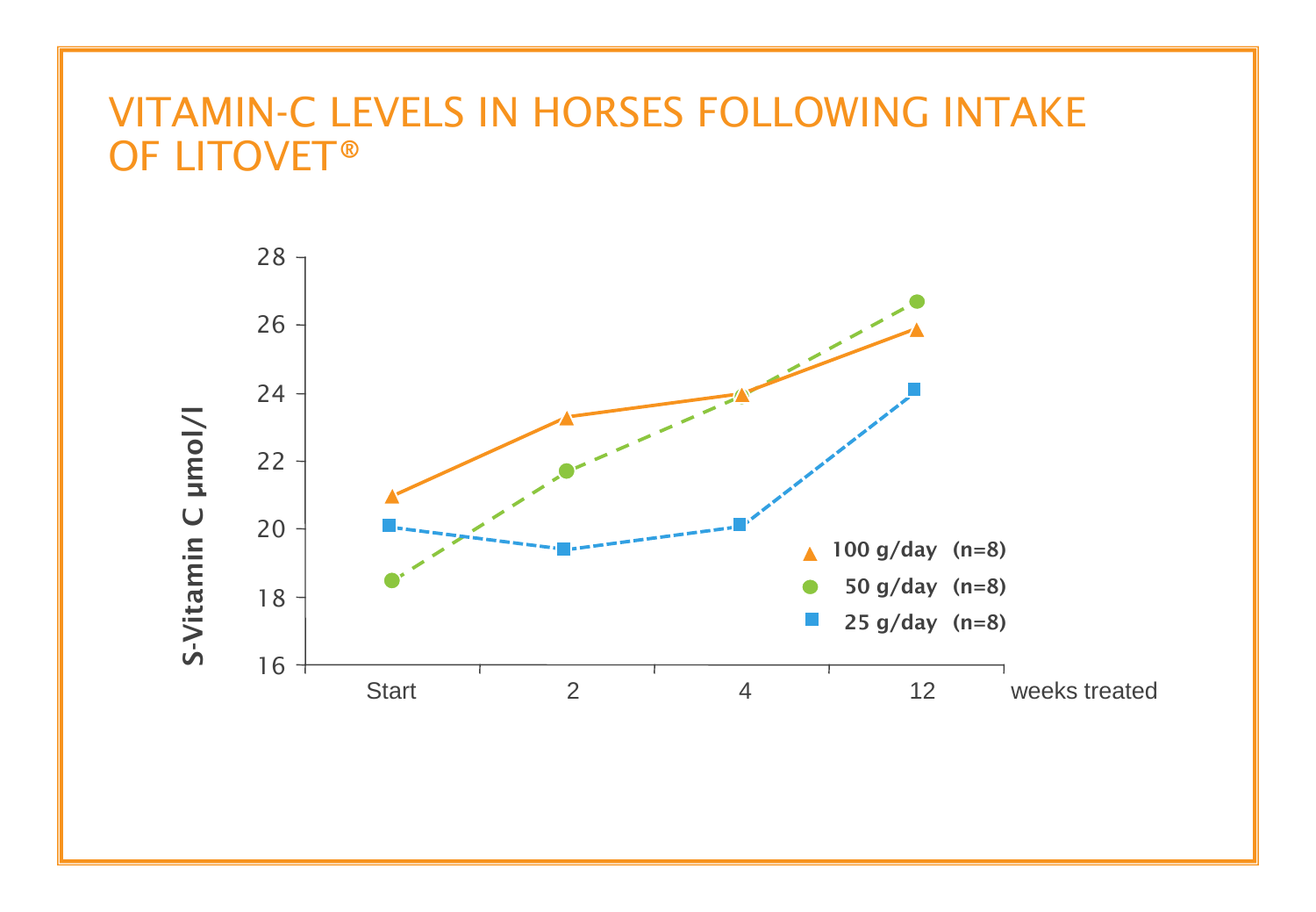### VITAMIN-C LEVELS IN HORSES WITH INITIALLY LOW LEVELS OF VITAMIN-C (14.9 - 23.1 µmol/l) FOLLOWING DAILY INTAKE OF 25 GRAM LITOVET®

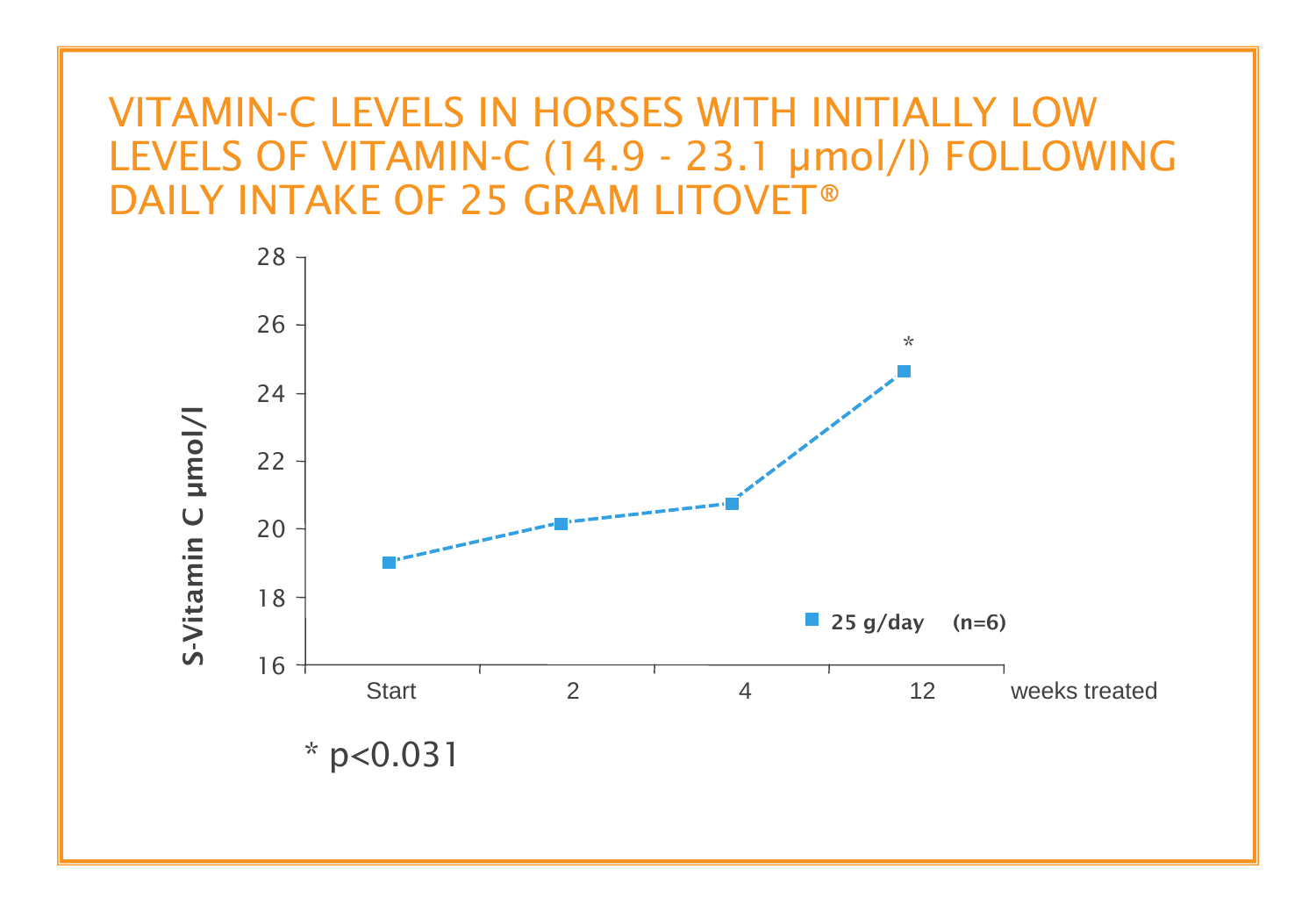# **CONCLUSION**

LITOVET® has anti-inflammatory properties in horses. This can possibly explain why the horses, while on LITOVET®, were more lithe after training intensively, why the haemoglobin concentration increased and why the horses improved their speed during competition.

The addition of LITOVET® to the diet of horses strongly improved their blood level's of vitamin C.